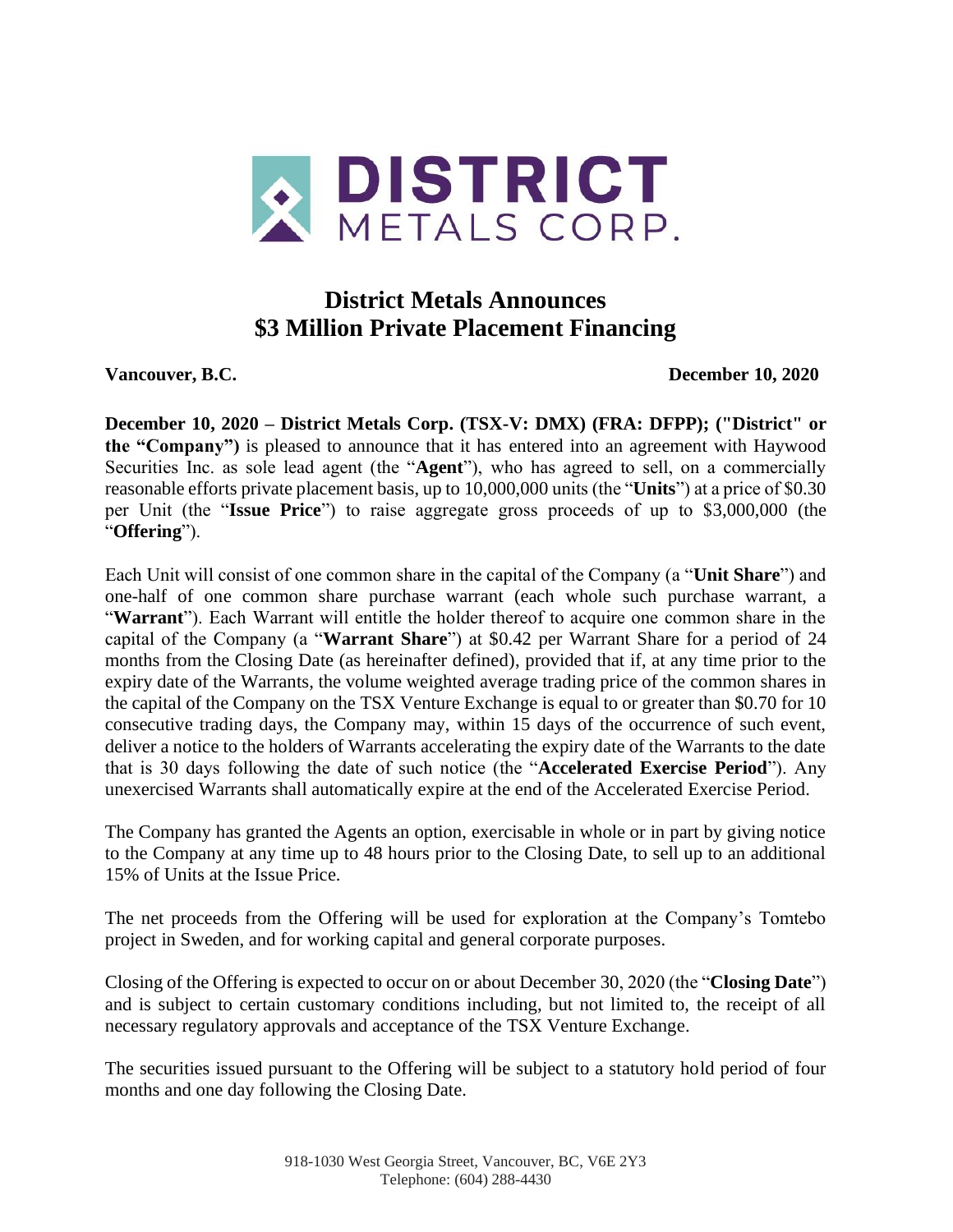The securities to be offered pursuant to the Offering have not been, and will not be, registered under the United States Securities Act of 1933, as amended (the "**U.S. Securities Act**") or any applicable U.S. state securities laws, and may not be offered or sold in the United States absent registration or any applicable exemption from the registration requirements of the U.S. Securities Act and applicable U.S. state securities laws. This news release shall not constitute an offer to sell or the solicitation of an offer to buy securities in the United States, nor shall there be any sale of these securities in any jurisdiction in which such offer, solicitation or sale would be unlawful.

## **About District Metals Corp.**

District Metals Corp. is led by industry professionals with a track record of success in the mining industry. The Company's mandate is to seek out, explore, and develop prospective mineral properties through a disciplined science-based approach to create shareholder value and benefit other stakeholders.

The advanced exploration stage Tomtebo Property, located in the Bergslagen Mining District of south-central Sweden, is the Company's main focus. The Tomtebo Property comprises 5,144 ha, and is situated between the historic Falun Mine and Boliden's Garpenberg Mine located 25 km to the northwest and southeast, respectively. Two historic polymetallic mines and numerous polymetallic showings are located on the Tomtebo Property along an approximate 17 km trend that exhibits similar geology, structure, alteration and VMS/SedEx style mineralization as other significant mines within the district. Mineralization that is open at depth and along strike at the historic mines on the Tomtebo Property has not been followed-up and modern systematic exploration has never been conducted on the Property.

On Behalf of the Board of Directors

"*Garrett Ainsworth*" President and Chief Executive Officer

(604) 288-4430

## *Neither TSX Venture Exchange nor its Regulation Services Provider (as that term is defined in policies of the TSX Venture Exchange) accepts responsibility for the adequacy or accuracy of this release.*

## *Cautionary Statement Regarding "Forward-Looking" Information.*

*This news release contains certain statements and information that may be considered "forward-looking statements" and "forward looking information" within the meaning of applicable securities laws. In some cases, but not necessarily in all cases, forward-looking statements and forward-looking information can be identified by the use of forward-looking terminology such as "plans", "targets", "expects" or "does not expect", "is expected", "an opportunity exists", "is positioned", "estimates", "intends", "assumes", "anticipates" or "does not anticipate" or "believes", or variations of such words and phrases or statements that certain actions, events or results "may", "could", "would", "might", "will" or "will be taken", "occur" or "be achieved" and other similar expressions. In addition, statements in this news release that are not historical facts are forward looking statements, including statements or information concerning the use of proceeds of the Offering; the Company's*  expectations about when the Offering will close, if the Offering closes at all; the Company's expectation that it will meet the requirements of the *TSX-V necessary to have the Unit Shares and Warrant Shares listed; the size and other terms of the Offering and the expectation that all of the closing conditions will be met.*

*These statements and other forward-looking information are based on assumptions and estimates that the Company believes are appropriate and*  reasonable in the circumstances, including, without limitation, assumptions about the *future prices of precious metals; the price of other commodities such as coal, fuel and electricity; currency exchange rates and interest rates; favourable operating conditions; political stability; timely receipt of governmental approvals, licences and permits (and renewals thereof); access to necessary financing; stability of labour markets and market conditions in general; availability of equipment; the accuracy of mineral resource estimates and preliminary economic assessments;* 

> 918-1030 West Georgia Street, Vancouver, BC, V6E 2Y3 Telephone: (604) 288-4430